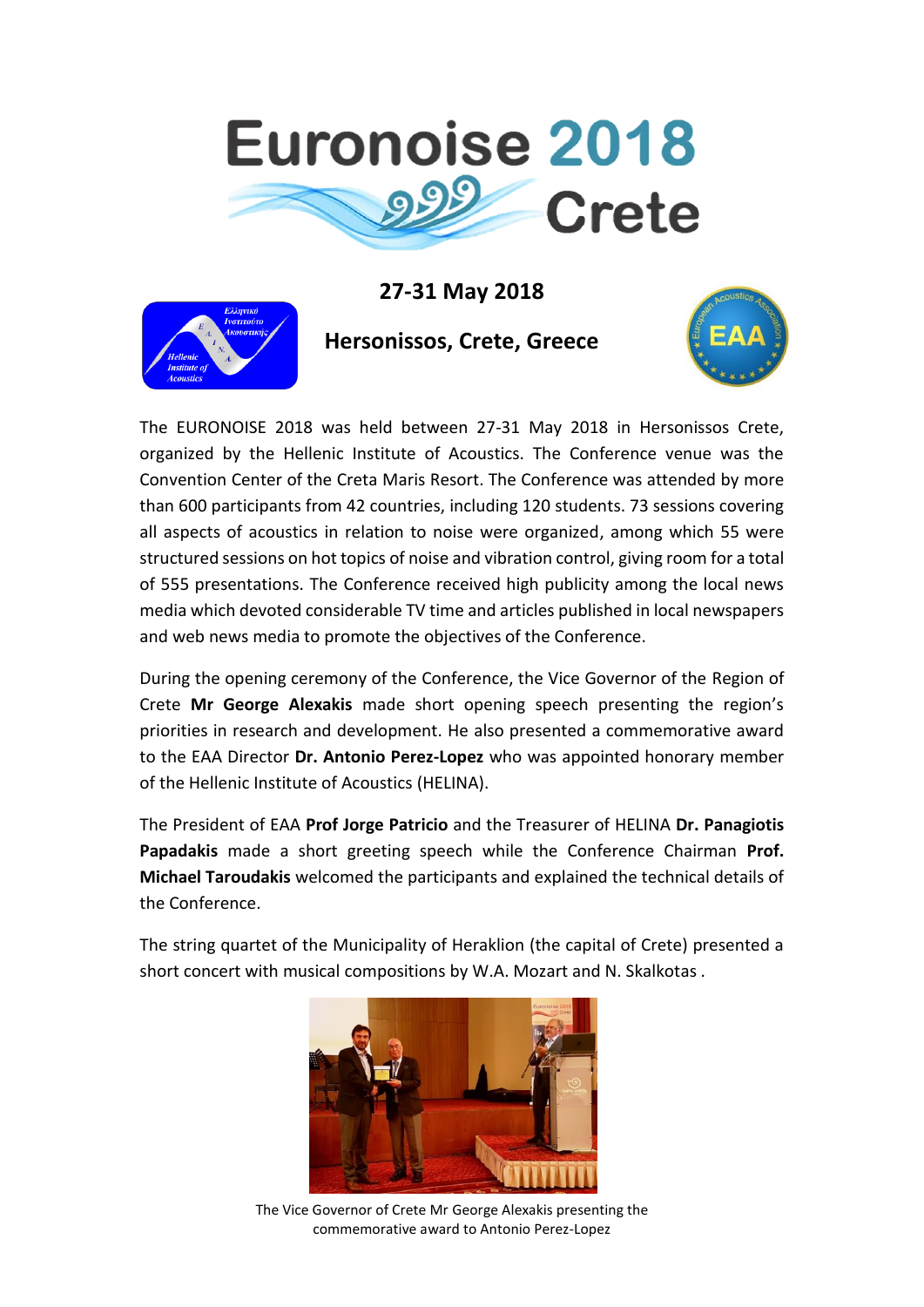Professors **Dick Botteldooren**, **Gaetano Licitra** and **Carl Hopkins** were the keynote speakers of the Conference.

The Conference participants had the chance to follow a rich social program that included a welcome cocktail and a choice among three sight-seeing tours. The Conference banquet was held in the Royal Heights Resort. A two-hour live show including local music songs and dances performed from a professional group accompanied the banquet which ended with a dance party with the participation of almost all the banquet attendees.

An exhibition was organized at the foyer of the Convention Center. Many companies presented their services and products in 17 booths, giving the chance to the conference participants to discuss with professionals in the area of consultancy, material and instrument production about new trends and products related to the various applications of acoustics.

During the Conference, the President of EAA Jorge Patricio and the EAA Director Antonio Perez-Lopez presented the EAA travel grants for young researchers to the winners:

> Alicia Alonso Antonella Castellana Chiara Bartaluci Giuseppina Puglisi

Karin Loh Lukas Zelem Sonja Di Blasio



The winners of the EAA travel grants

In addition to the travel grants, the EAA provides awards for best paper & presentation made by young researchers. This year' awards were announced during the closing ceremony of Euronoise 2018. The winners were :

> Francesco Aletta Angel Dzhambov Ivan Herrero-Dura

Tobias Renz Michael Smith Stefan Weigand

These awards are sponsored by the [Head Genuit Foundation.](http://www.head-genuit-stiftung.de/index_eng.htm)